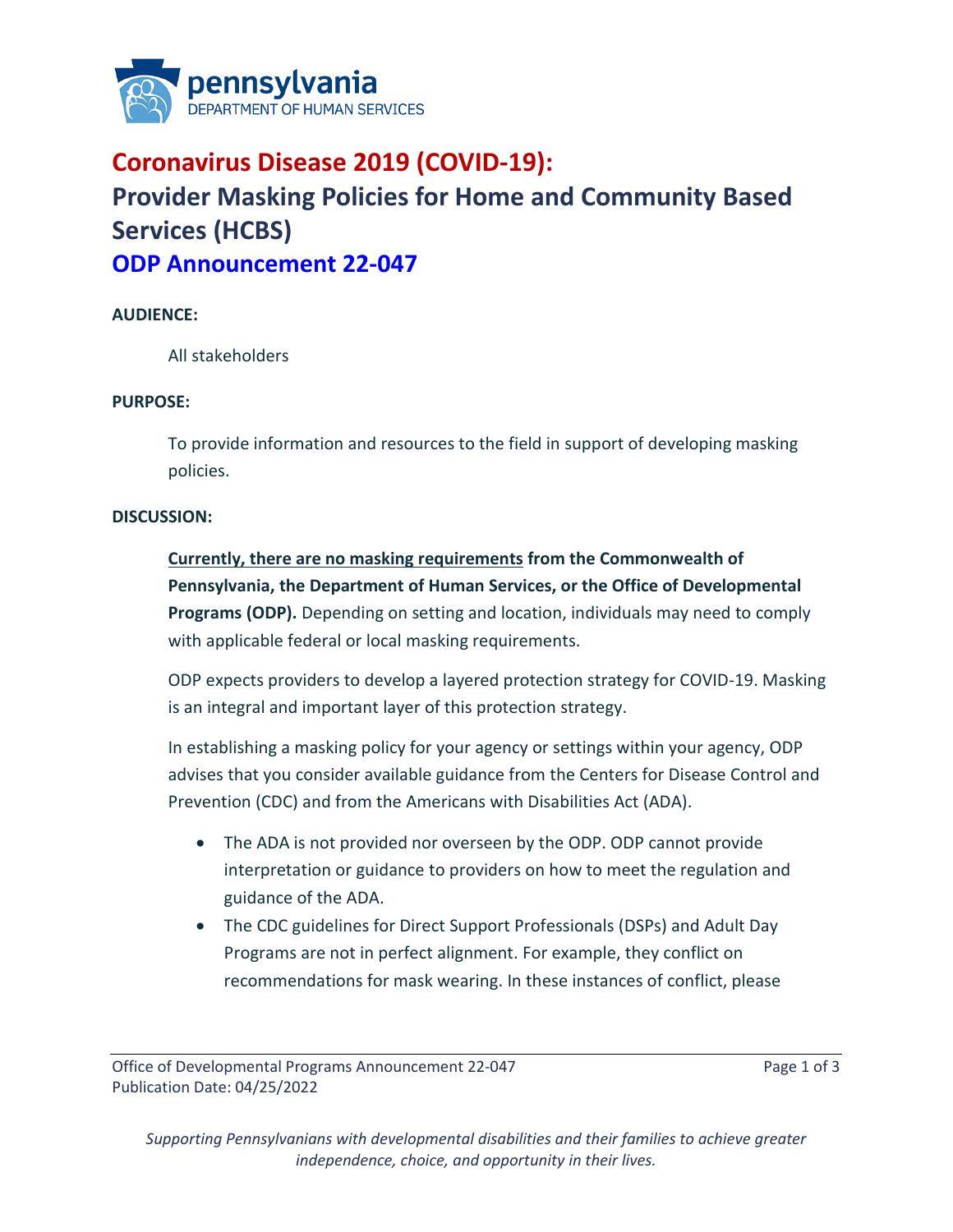incorporate the best practice for your program to ensure that your layered protection strategy against COVID-19 is robust.

- The CDC guidance for Community Group Homes has been archived. The CDC is no longer updating this web page and it may not reflect the CDC's current COVID-19 guidance. Planning for identification and control of COVID-19's spread within a group home (GH) will need to be individually tailored for the GH and its residents. Community Group Home providers should:
	- o Follow the CDC guidance for DSPs.
	- o Please review the guidance for **[long-term care facilities and nursing](https://www.cdc.gov/coronavirus/2019-ncov/hcp/long-term-care.html)  [homes](https://www.cdc.gov/coronavirus/2019-ncov/hcp/long-term-care.html)**," **[assisted living facilities](https://www.cdc.gov/coronavirus/2019-ncov/hcp/assisted-living.html)**," **[retirement communities and](https://www.cdc.gov/coronavirus/2019-ncov/community/retirement/considerations.html)  [independent living facilities,](https://www.cdc.gov/coronavirus/2019-ncov/community/retirement/considerations.html)"** and **[shared or congregate housing](https://www.cdc.gov/coronavirus/2019-ncov/community/shared-congregate-house/guidance-shared-congregate-housing.html)**" and incorporate the best practices for your program, ensuring that your layered protection strategy against COVID-19 is robust.

These resources are provided for consideration when developing your policies. The provision of these resources should not be interpreted to be a complete or priority listing.

| <b>Centers for</b><br><b>Disease Control</b><br>and Prevention | <b>COVID-19 Information and Resources for People with Disabilities</b><br>(https://www.cdc.gov/ncbddd/humandevelopment/covid-<br>19/index.html)                |
|----------------------------------------------------------------|----------------------------------------------------------------------------------------------------------------------------------------------------------------|
| (CDC)                                                          | <b>COVID-19 Guidance for Adult Day Services Centers</b><br>(https://www.cdc.gov/aging/covid19/adult-day-care-service-<br>centers.html)                         |
|                                                                | <b>COVID-19 Guidance for Direct Service Providers</b><br>(https://www.cdc.gov/ncbddd/humandevelopment/covid-<br>19/guidance-for-direct-service-providers.html) |
|                                                                | Use and Care of Masks for the General Public<br>(https://www.cdc.gov/coronavirus/2019-ncov/prevent-getting-<br>sick/about-face-coverings.html)                 |
| <b>Southeast ADA</b><br>Center                                 | <b>The ADA and Face Mask Policies</b><br>(https://adasoutheast.org/disability-issues/ada-and-face-mask-<br>policies/)                                          |

Office of Developmental Programs Announcement 22-047 Page 2 of 3 Publication Date: 04/25/2022

*Supporting Pennsylvanians with developmental disabilities and their families to achieve greater independence, choice, and opportunity in their lives.*